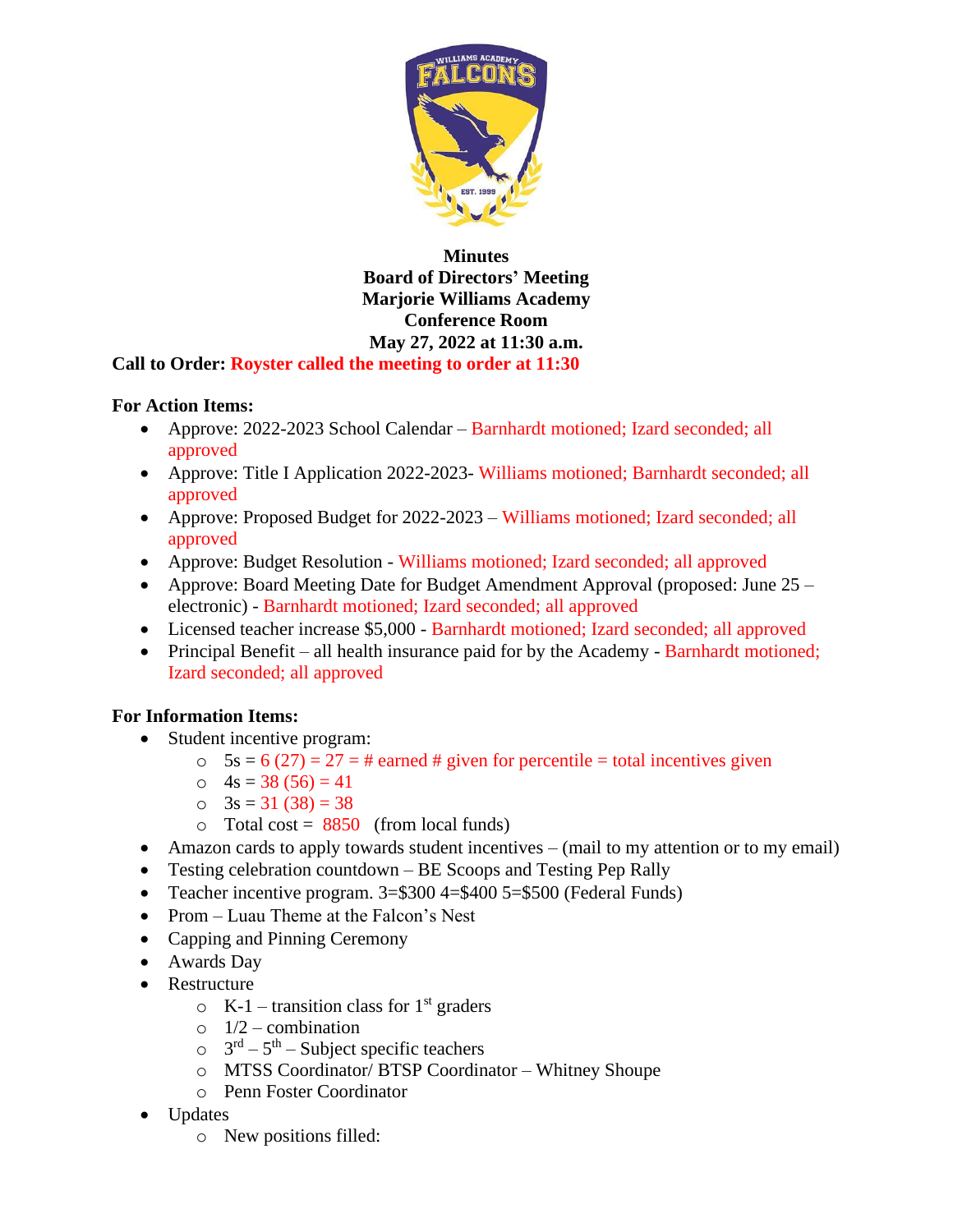- $\blacksquare$  2/3 Math Classroom Gus Pederson
- $\blacksquare$  1/2 classroom teacher Jill Johnson
- $\blacksquare$  High school English Krystal Young
- o New positions for hire
	- 3-5 grade math teacher
- o ACT –ACT Prep Class
	- $\blacksquare$  14.75 (2022) Increase 5.36%
	- 14 (2021) Decrease -6.67%
	- 15 (2020) Decrease of -12.28%
	- 17.1 (2019) 6.2% increase
	- 16.1 (2018) 9.8% increase
	- 14.6 (2017) -26.60% decrease
	- $\blacksquare$  19.6 (2016) 6%
	- $\blacksquare$  18.3 (2015) 4%
	- $\blacksquare$  18.1 (2014) 6.5%
	- $\blacksquare$  16.5 (2013) Base year
- o Title I grant due June 30, 2022 planning allotment (\$200,000)
- o SRSA grant (approx.. \$5,000)
- $O$  ESSER II (171) 400,000
- $O$  ESSER III (181) 1,000.000
- Open Enrollment June  $15$  July 15, 2022 (Lottery July 16)
- Graduation Today at  $1:30$  Diplomas signed
- Enrollment  $-103$  students -
- Public Input None
- Adjourn Royster adjourned at 12:40 to line up for graduation.
- Charter School Information:

Charter School Homepage<http://www.ncpublicschools.org/charterschools/> Governance Board Training Opportunities <http://www.ncpublicschools.org/charterschools/training/governance/> NCEES Training for Principal evaluations

**Mission Statement**: The mission of Williams Academy is to offer *a stable, emotionally supportive, educational environment* for children with a goal of empowering each child *to achieve his or her real academic and social potential.*

**Vision:** The vision of Williams Academy is to become a model school for academic achievement.

## **BELIEFS:**

- o Academic growth of all students is the priority of the school
- o Students learn best in an environment that promotes student active engagement using a variety of strategies that accommodate diverse learning styles and intellectual levels
- o Healthy, safe, orderly and caring environments promote student learning
- o Parent, community, and school collaboration are vital to the success of school's mission
- o Students will develop a respect and responsibility for community through active participation in service oriented opportunities
- o Opportunities and exposure to experiences beyond the school will influence students towards setting positive goals for future